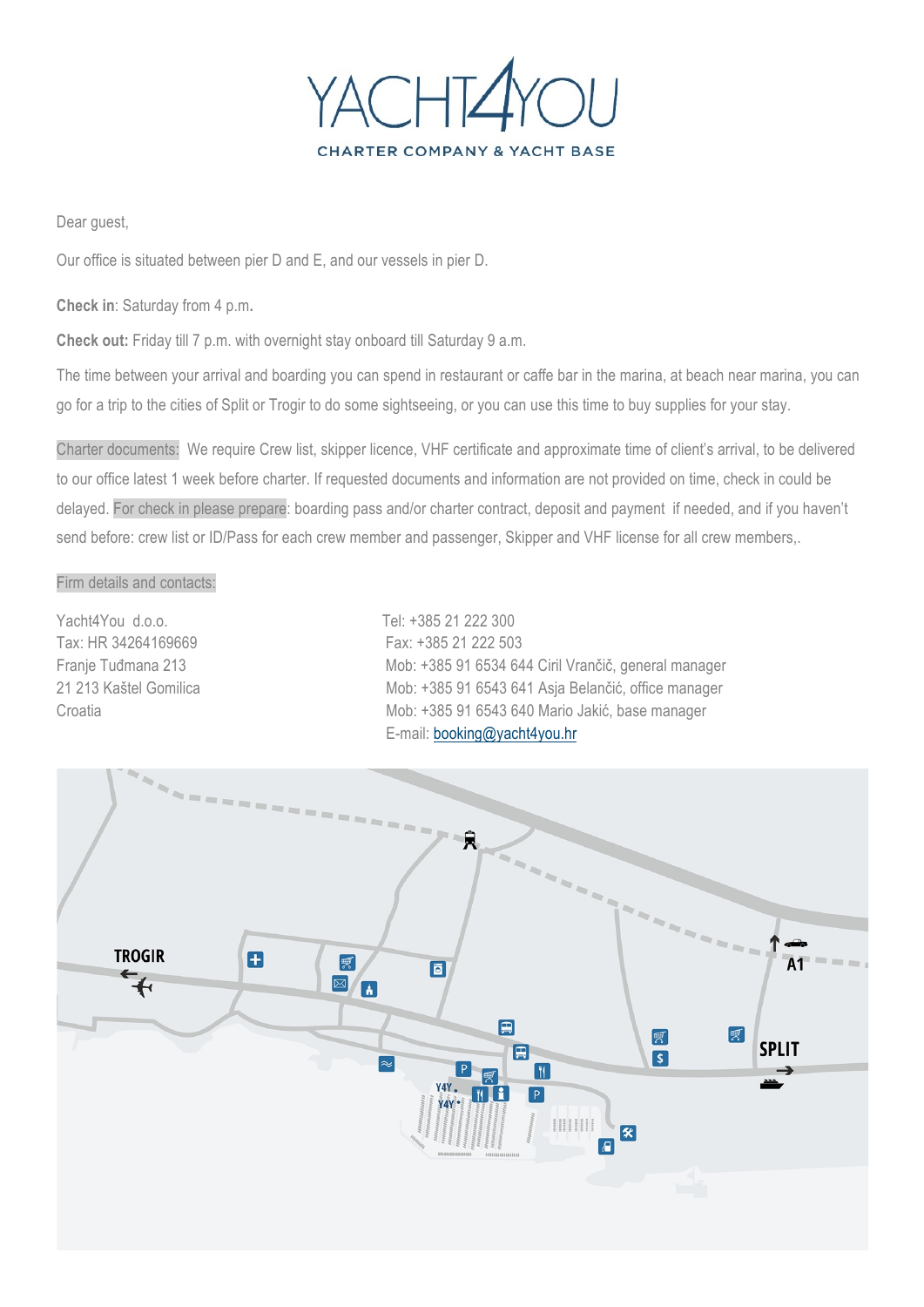#### How to reach us:





**By car:** If travelling by car the best choice is the highway A1. Exit the highway at Dugopolje, ride in direction of Solin / Trogir. After leaving Solin drive down the fast road in the direction of Trogir, after about 1.5 km turn right towards Kastel Gomilica. Details of the itinerary are available on **maps.google.com**. All the details about the condition of the roads **www.hak.hr** and Croatian highways **www.hac.hr**



**By plane:** Near Marina Kastela (8 km) there is Split Airport. If on your charter holiday you arrive by plane you will need the transfer. For safe transportation to our base please send inquiry and we will arrange the transfer for you. But if you want to take care of transfer yourself you have two options, to find a taxi or use the bus line 37 which runs between Trogir - Split every 20 minutes. The bus stop is just outside the airport, drive to the bus station place - Kastel Gomilica. For more information about the airport visit **www.splitairport.hr**



**By train:** For those who want to arrive by train the most important information is that there is a possibility of unloading at the newly opened station in Kastel Gomilica. For more information about timetables of trains and stops to look at **www.hznet.hr**



**By boat:** If you want to arrive to your holiday by boat, Split has international shipping lines from Ancona and Bari harbor. The large number of shipping companies carries passengers on these lines. For details on sailing times and prices check the website at **www.jadrolinija.hr**. International Airport for maritime transport is located in the center of Split.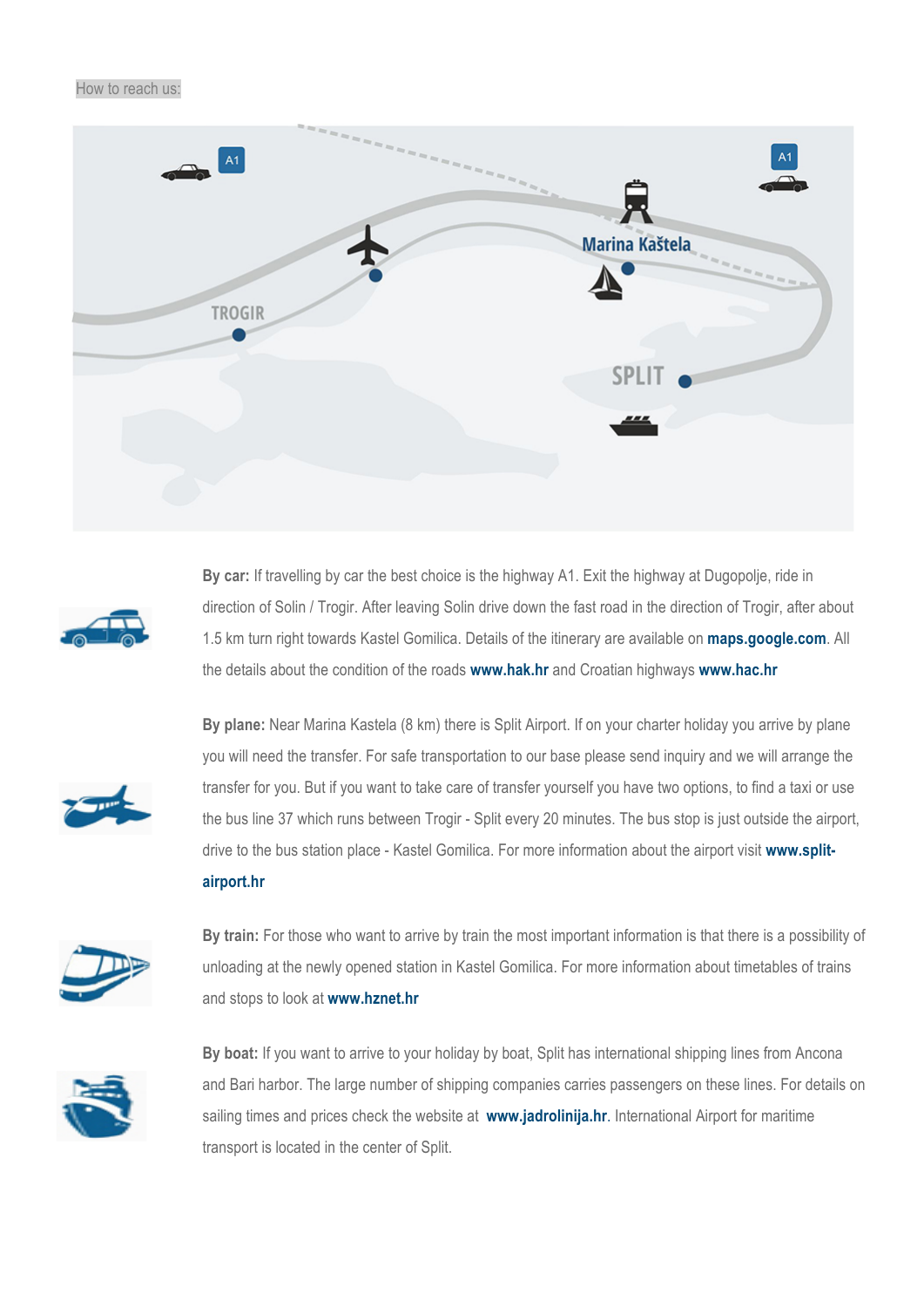# **TIPS FOR YOUR CRUISE**

**CHECK IN:** Saturday from 4 p.m.;

**CHECK OUT:** Friday till 7 p.m. with overnight stay onboard till Saturday 9 a.m.

# **CHECK IN:**

During check in and before leaving harbor please make sure that you have everything that you need on vessel, if you have any demands please ask before leaving the harbor. If you notice any damage on vessel after check in, please inform the base. Possible concealed faults of the vessel and/or equipment, which at the time of vessel rental were not known to the Charter Company, as well as defects and faults that arise after the boat has been rented, and which the charter company could not predict, do not entitle the client to claim a reduction of the rental price.

## **LATE CHECK OUT:**

If you do not return vessel in time (latest 8 a.m. Saturday): first hour that you late will be charge 100  $\epsilon$  and each hour after will be charge according to general conditions of contract.

## **ASSISTANCE**

If you have technical problem that you cannot solve by yourself call us for assistance. We will assist you as quickly as possible.

**+385 91 4543 644** CELL PHONE ON DUTY / TEHNICAL

**195** SEA RESCUE

During breakdown keep your cell phone on that we can reach you.

In extremely urgent situations while you sailing and no net coverage for the cell phone, call us trough VHF ch 16. ask operator to connect you with above numbers or number 195 - Maritime search and rescue

#### **ACCIDENT**

In case of any kind of accident you need to file accident report to nearest harbor office or charge damage from third part. Otherwise all damages will be charge from your deposit no regards who is responsible for accident. Inform the base.

#### **WEATHER**

Up to dated weather info you will find at any marina or harbor office. There is a broadcast on the vhf radio station on Croatian and English. It is transmitted three times a day, utc time (utc + 2 hours = local time).

Announcement of broadcast is on ch 16.

| Rijeka area    | CH 04, 20, 24     | UTC TIME | 05,35; 14,35; 19,35 |
|----------------|-------------------|----------|---------------------|
| Split area     | CH 07, 21, 23, 81 | UTC TIME | 05.45; 14.35; 19.45 |
| Dubrovnik area | CH 04.07          | UTC TIME | 08,35; 12,35; 20,35 |

#### **WEATHER CONDITIONS**

You are obliged to follow weather forecast and behave according to weather conditions. Among other you should not leave port or sail if the wind is over 30 knots.

Pay special attention on Bura. Bura is extremely dangerous wind which blows in flurry. Bura is considered unsuitable weather condition. You are obligatory to pay all damages made on vessel while sailing or anchoring under unsuitable weather conditions.

#### **ELECTRICITY POWER**

Do not use electricity, particularly fridge, if you don't have 220 v or engine running.

#### **TOILET**

Do not use to much paper in toilet. Block toilet=100 €.